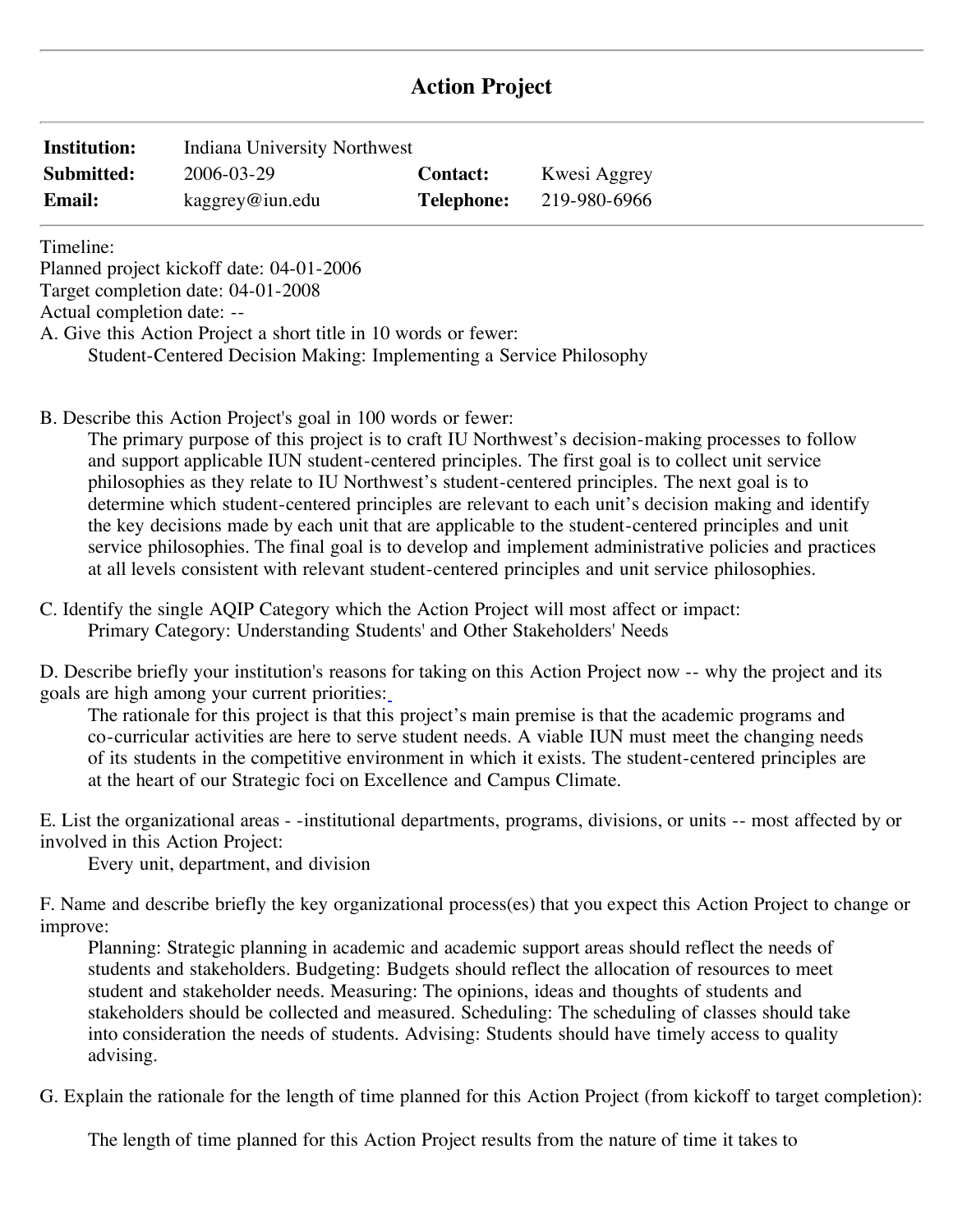ultimately develop policies and put them into practice in a higher education institution. The phases of the project are as follows: Phase One : Collect Service Policies and Develop Unit and Individual Measures of Performance, Phase Two: Collect Data on Measures and Analyze, and Phase Three : Develop Administrative Policies and Implement Administrative Practices.

H. Describe how you plan to monitor how successfully your efforts on this Action Project are progressing:

We will monitor our efforts in the following processes: Scheduling processes, Advising processes, Budgeting processes, and Planning processes.

 success or failure in achieving its goals: I. Describe the overall "outcome" measures or indicators that will tell you whether this Action Project has been a

The outcome measures that will indicate the success or failure of this Project in achieving its goals include: Student satisfaction with services survey, Evaluation measures for advising, Program scheduling analysis, and Co-curricular offering satisfaction survey.

J. Other information (e.g., publicity, sponsor or champion, etc.):

We will keep our institution's attention and energies focused on this Project and its goals by ensuring administrative support and the funding necessary to have an institutional researcher.

K. Project Leader and contact person:

|        | Contact Name: Linda Templeton, Director |
|--------|-----------------------------------------|
| Email: | litemple@iun.edu                        |
| Phone: | 219-980-6767 Ext.                       |

# **Annual Update: 2006-09-12**

A. Describe the past year's accomplishments and the current status of this Action Project.

Progress has been made with regard to provoking thought about decision making consistent with relevant student-centered principles and unit service philosophies. A template was designed and titled "Template for Outcome Reporting." This was distributed in March, 2006 to all units with an established service philosophy. It incorporated unit philosophies and institutional principles for student-centeredness in a reflection project that required unit leaders to record their key decisions for the year and indicate which principles were being upheld by each decision. A mid-semester follow-up for this project was scheduled in June of 2006 for purposes of keeping on the table the importance of upholding the principle of aligning decision making with service philosophies and reflecting upon the ease or difficulty of aligning those key decisions with principles and philosophies. However, campus leadership believed that the method of recording-reporting might not draw out the significance of principles and philosophies in the most profound way. A change in the process will require a more hands-on reflection (i.e.  $Q & A$  visitation/discussion with unit leaders) from within division ranks as opposed to submission of a written document by the unit leader reflecting personal sentiments. A final report will result from division leadership, but there still remains a real need for a data-based analysis of connections made between key decisions and principles established to govern institution behaviors.

#### *Review (09-22-06):*

Addressing AQIP Criterion Three: Understanding Stakeholders is a most worthy Action Project, and analyzing decisions made regarding students and matching those decisions with service philosophy is a brilliant approach to assessing effectivenes. This approach can not only serve as an assessment practice, it can serve to eventually assess actual service philosophy; since this project assumes service philosophies are currently appropriate. Is it possible an oursider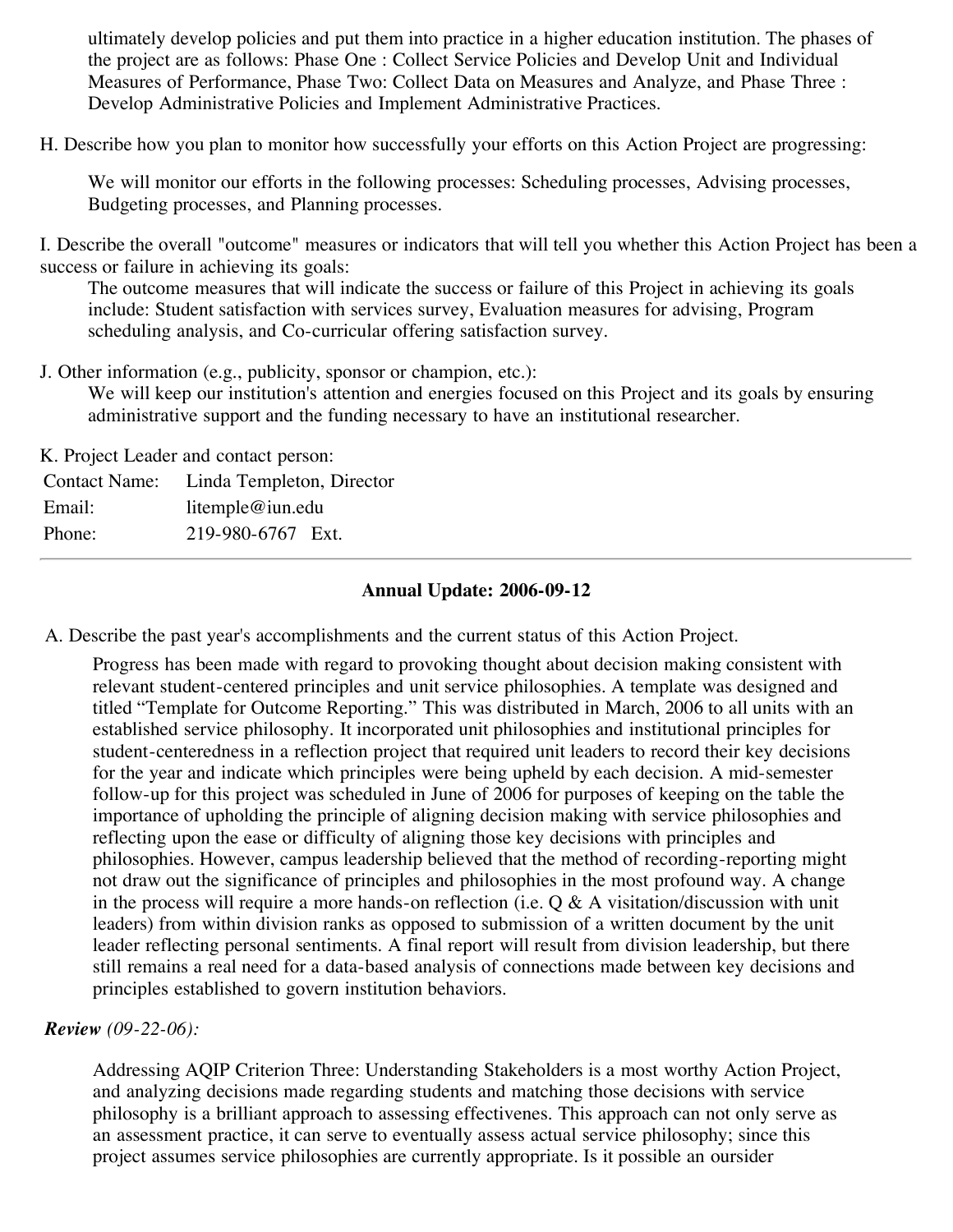perspective will be necessary to assist with reviewing whether or not actual philosophy is according to best practice? Leadership's process orientation to assessment is wise. It allows for interaction among staff members that can lead to consensus on needed change. Perhaps the project could address both process and data needs by invitng every staff member to fill out a document listing their individual decisions and then while in the group list the service philosophy on a screen. Individuals could then discuss together each decision in the context of the philosophy. The list of decisions is data and the 'gist' of the dialogue recorded on newsprint can be data.

# B. Describe how the institution involved people in work on this Action Project.

Instructions and templates were distributed in March, 2006 by the Chair of Strategic Outcome #7. These were sent to the twelve umbrella units on campus that submitted a service philosophy in the year of 2005. Decisions of unit leadership collectively affect the entire campus. Unit leaders were engaged in this project, which asked them to reflect upon key decisions to be made for the year and indicate which student-centered principles each decision supported. Some ambiguity arose as unit leaders looked for guidance about what was considered a "key decision." Discussion at meetings with campus leadership and the campus Strategic Planning Team helped to determine that key decisions were those that were relevant to the vision and direction of a particular unit. After the campus clarified this term, leaders were to complete the project and hold this information for future reference and for documentation of difficulty or ease in implementation. Mid-semester follow-up dates to remind unit leaders of the importance of documentation and reflection were determined by campus leadership as June 19th and September 11th. Verbal reports were given by the Outcome #7 Chair at meetings of campus leadership as part of the follow-up process.

# *Review (09-22-06):*

This Action Project has done a very good job of including all the appropriate stakeholders within the institution in this project.

# C. Describe your planned next steps for this Action Project.

To ensure the most in-depth reception of key decision alignment with relevant student centered principles and philosophies, each leader of the twelve umbrella units will work with directors and departmental chairs to ensure that everyone has had opportunity to weigh in on the difficulty or ease of key decision alignment. A review of information gathered by leaders of the umbrella units is scheduled for October 16th to sustain attention to the alignment and devise a method or instrument to ensure that all university units are action-oriented with relevant student principles and philosophies.

## *Review (09-22-06):*

It is a good idea to meet with leaders to weigh in on difficuly or ease of key decision alignment. Who will make decisions regarding any disagreement regarding this alignment and regarding whether or not a specific element of service philosophy is appropriate? It is crucial that the project follow through with assessing student satisfaction with your decision/service philosophy alignment.

D. Describe any "effective practice(s)" that resulted from your work on this Action Project.

A template that provides space for and focus on decision making that affects people, symbolism and direction of all units has resulted as a product of this project. It asks unit leaders to (1) identify key decisions they are making or expect to make in the calendar year and (2) review each decision for its applicability to relevant student-centered principles. Although simple in structure,